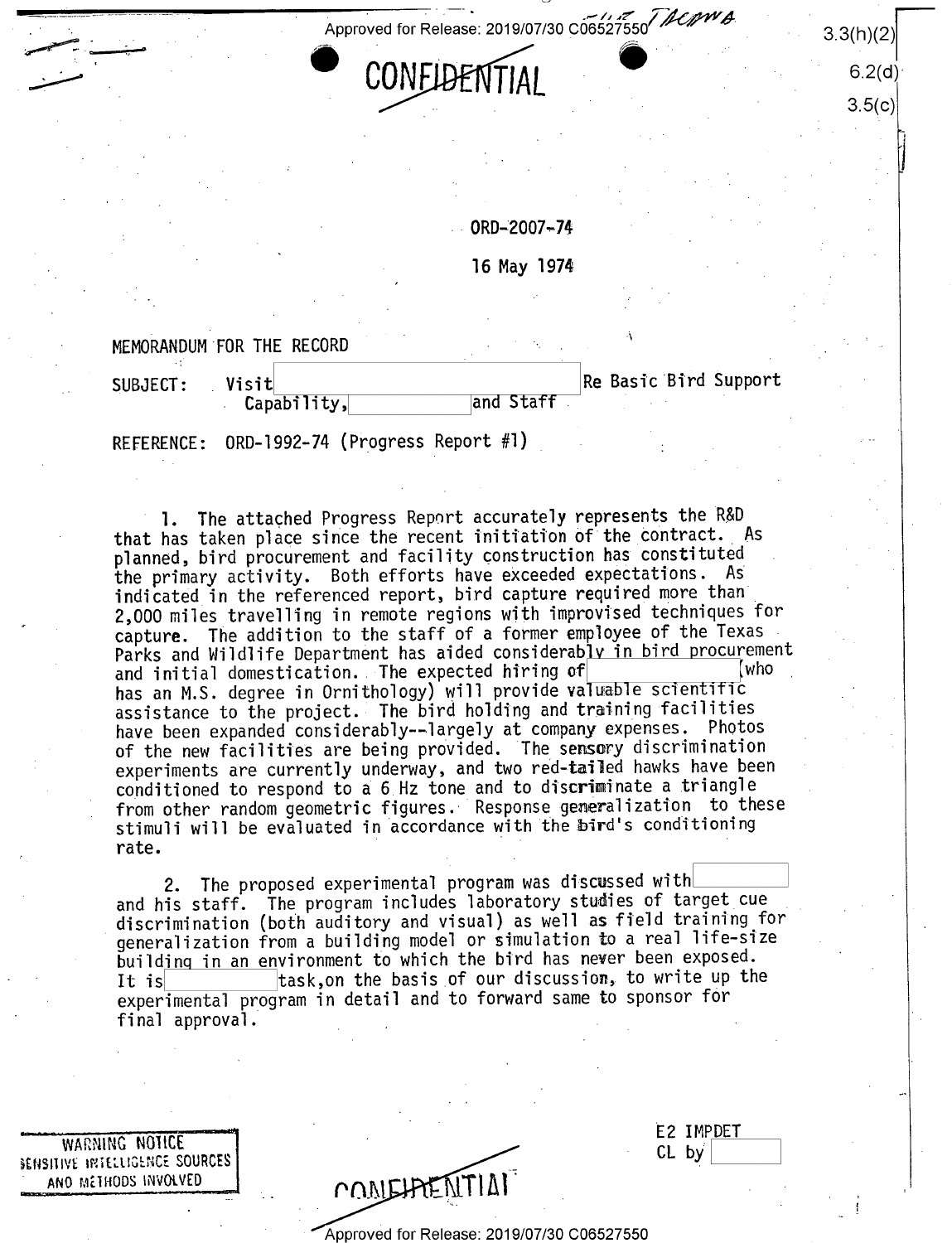proved for Release: 2019/07/30 C06527550 MELAFNTIAI

@%>

Capability,

 $\not\!\!{}/\!\!\!{}^{'}$  $\mathscr{L}$  $^\prime\,$ 

/ . .

SUBJECT: Visit to Capability, and Staff Support Capability,

scheduie. 3. Taking all factors into consideration, there are no apparent~ problems associated with the project, and current progress is ahead of



 $\ddot{\phantom{0}}$ 

E

感

i

Q

5 z = 1

~

Attachment: 0RD-1992-74

Distribution: Original - LSR & D/ORD 1 - LSR CHRONO , 1 - 0RD REG.

 $LSR/ORD/DD/S8T$ ;3658



Approved for Release: 2019/07/30 C06527550

de la construcción de la construcción de la construcción de la construcción de la construcción de la construcción<br>O segundo de la construcción de la construcción de la construcción de la construcción de la construcción de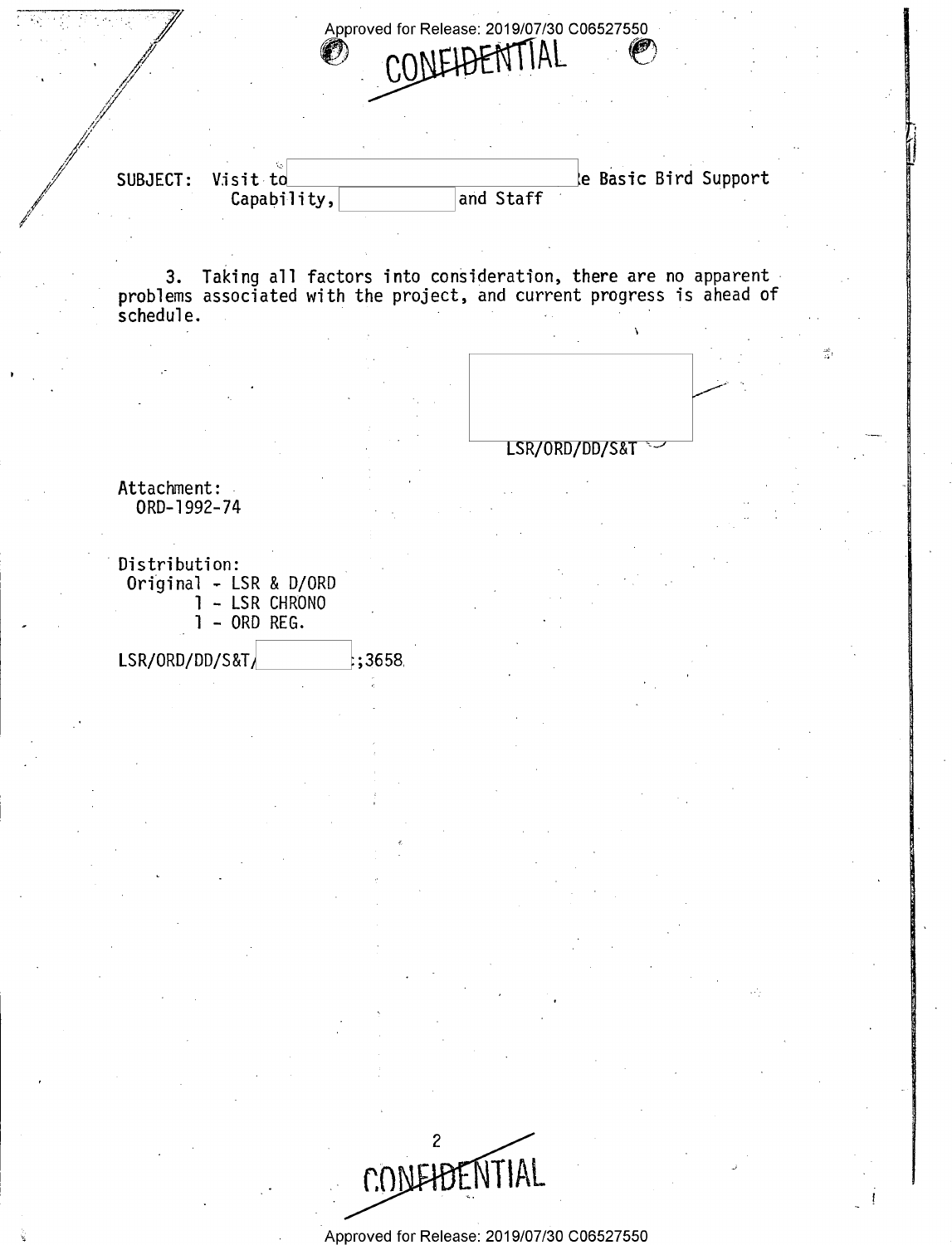Approved for Release: 2019/07/30 C06527550

P( ect 13-3951-001 Progress Report #1'

v\_ .

March 18 - April 18, 1974<br>  $\sqrt{370 \# /}$ 

## LEARNING BEHAVIOR OF BIRDS BY STIMULUS GENERALIZATION

 $\sim$   $\gamma$   $\sim$ 

/

u Universitas de la contrada de la contrada de la contrada de la contrada de la contrada de la contrada de la

Most of the effort during the first month was expended in collection of raptors. The present inventory includes two Red Tail Hawks, four Harris Hawks and four Great Hroned Owl eyess. Harris Hawks and four Great Hroned Owl eyess. one telephone conversation stated that he will be able to supply us with. two Red Tails that are conditioned to controlled flight.  $\vert$  is interested in the Prairie Falcon and indicates that it might be equal to or superior to the Peale Falcon. The Peale Falcon is the maritime species of the Peregrine and is on the endangered species list. Through ' a reference in the Texas Parks and Wildlife Department we obtained the name of  $\vert$  Ornithologist.  $\vert$  for contact Ornithologist, for contact as a Prairie Falcon supplier. In a telephone conversation with he seemed willing to send us two Prairie Falcon eyess in about 30 days . Moreover, he volunteered to send us tow Lanner Falcons for conditioning behavior experiments and for audio frequency testing.

We have requested the Texas Parks and Wildlife Department to modify our permit to increase the number of raptor species to include several falcons and the Black Headed Vulture. We also have conversed with the Department of Interior concerning issuing of a Federal permit. Applications are forthcoming. We have covered an area from South of Austin, Texas to Laredo, Texas on a belt approximately 50 miles wide in the pursuit of birds. The estimated number of miles covered was 2,000.

To help us in the collection of. birds and in training exercise we employed a former employee of Texas Parks and Wildlife Department and are presently making arrangements with in Ornithology to join us in early June.

Our plans are to increase the number of Harris Hawks, Red Tails (eyess and adults) and to obtain black headed vultures and falcons.

<sup>A</sup>muse for containment of owls is near completion. Two flyways or operant conditioning indoor areas have been completed. We have managed to maintain a continuous supply of mice for use in nutrition of. birds and for positive reinforcement of behavior.

'-£-